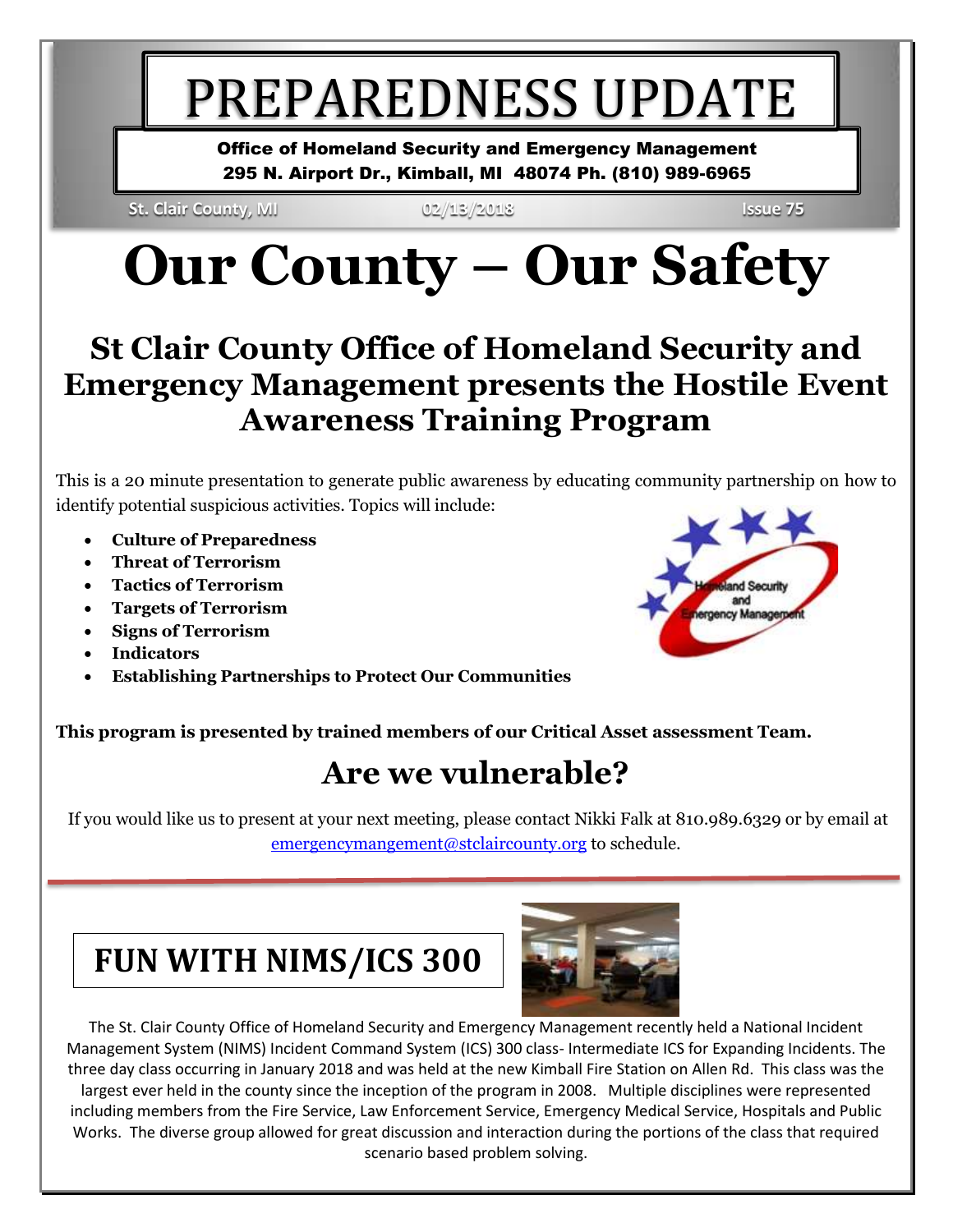

### **HOSTILE EVENT PLANNING: MOVING FORWARD**

Late 2017, representatives from the Fire Chiefs Association, Criminal Justice Association and Medical Control met with the HSEM office to identify existing gaps and the creation of multi-discipline goals. This meeting identified the need to enhance our mass casualty plan especially regarding hostile events. With this a workgroup was formed through the HSEM Advisory Council.

The workgroup was charged with creating a draft plan with a Feb  $15<sup>th</sup>$  completion date. This group has focused on hostile events involving:

- Active Violence Fire as a Weapon Explosives
- Chemicals as a Weapon Civil Disturbances
	-

In conjunction with these efforts, additional training is being presented to the community. New Mexico Tech will be in the County to present:

- Incident Response to Terrorist Bombings which provides participants with an understanding of the terrorist threat, information on recognition and capabilities of energetic materials (explosives and incendiaries) that, could be used in a terrorist attack, and appropriate response protocols.
- Homemade Explosives: Awareness, Recognition, and Response which focuses on the various components and manufacturing processes of homemade explosives, response considerations when encountering homemade explosives, enhancing community situational awareness,
- Understanding and Planning for School Bombing Incidents this course specifically focuses on prevention and response to school bombing incidents. (This course has an overwhelming response and a second session was needed)

Our Critical Asset Assessment Team has conducted:

- 7 Disrupting Hostile Events/Extremist Presentations
- 6 All Hazard Safety/Security Assessments

At the Workgroup's February 6<sup>th</sup> meeting, the attendees agreed on 6 recommendations that the Chairs will present to the Homeland Security Emergency Management Advisory Council's February meeting.

- The existing workgroup continue to meet for the next two years
- The Chairs of the 3 Emergency Services Associations meet with HSEM quarterly to identify/discuss multi-discipline response issues
- The adoption of the Tactical Emergency Casualty Care (TECC) Guidelines for BLS/ALS Medical Providers
- The adoption of the Tactical Emergency Casualty Care (TECC) Guidelines for First Responders with a Duty to Act
- The adoption of the Tactical Emergency Casualty Care (TECC) Guidelines for First Care Providers
- The creation of a County-Wide Medical Rescue Task Force program.

#### Members of the workgroup are:

| Matt Reaves - Marysville EMS (Co-Chair) |
|-----------------------------------------|
| Dave Fajardo - Clay Twp. Police         |
| John Stover - Marysville Police         |
| John Schuman - Port Huron Fire          |
| Mat King – Sheriff's Dept.              |
| Joe Platzer - Port Huron Police         |
| <b>HSEM Reps</b>                        |
|                                         |

The Advisory Council supported the recommendations and accepted the Active Shooter - Hostile Event Plan that becomes part of the County Emergency Management Plan.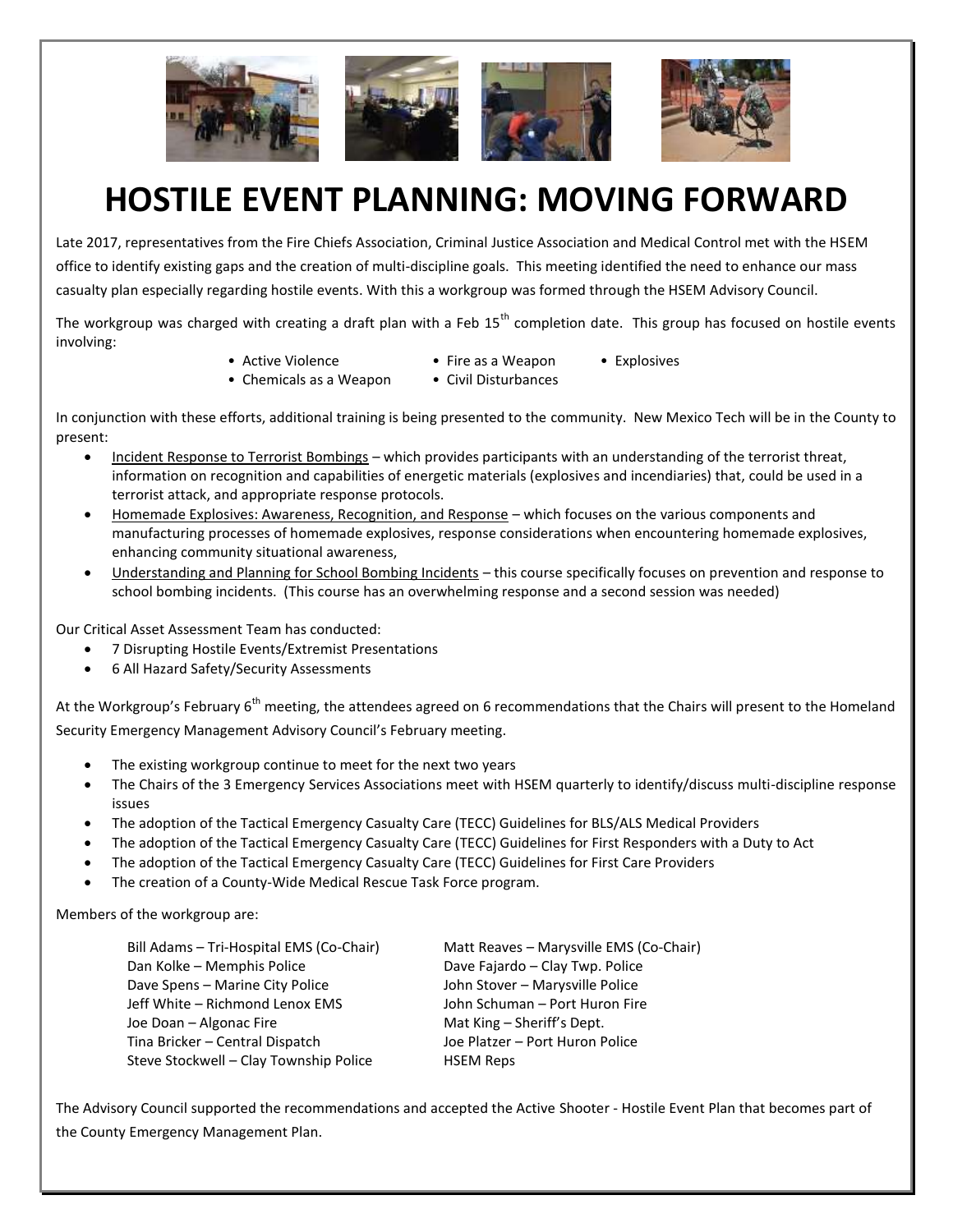

#### **Director Elected Vice Chair of SLTPS-PAC**

HSEM Director Jeff Friedland has been elected Vice Chair of the State, Local, Tribal and Private Sector Policy Advisory Committee (SLTPS-PAC) which advises the President, the Secretary of Homeland Security, the Director of the Information Security Oversight Office (ISOO), and other executive branch officials on all matters concerning the oversight of the SLTPS Program.

The function of the committee is to discuss program-related policy issues and advises on all matters concerning the policies relating to access and safeguarding of classified national security information by U.S. State, Local, Tribal, and Private Sector Entities, as specified in Executive Order 13549 and its implementing directive.

The Committee also discusses any program-related policy issues in dispute in order to facilitate their resolution and to otherwise recommend changes to policies and procedures that are designed to remove undue impediments to the sharing of information under the Program.

## **EMERGENCY OPERATION CENTER PERSONNEL WILL BE PART OF BLACK SKY PROJECT**

Representative from the Electric Infrastructure Security Council will be in St. Clair County on July 24 for a Black Sky Hazard Event Simulation Project/Exercise. This is designed address the need to simulate response and recovery actions and to facilitate key stakeholders in their exploration of the impact of such hazards, while considering the benefits and projected needs for resilience measures.

The EPRO Black Sky Event Simulation Project/Exercise is a moderated exercise – using a facilitated environment to consider the impact on recovery operations from severe Black Sky Hazards that specifically address national power grids and other critical infrastructures. The project exercise focuses on building a common dialogue to discuss resilience in response recommendations to improve the understanding, planning and response requirements, and restoration and recovery requirements of a Black sky event. The exercise presents a dynamic opportunity to refine roles and responsibilities. It serves as an excellent opportunity to improve the decisions, communications and collaboration required to advance efforts to prepare for and understand the implications of a long duration power outage.

In an actual crisis scenario, utility and emergency agency managers who have experienced the crisis "often document their takeaway" lessons – learned" to improve resilience in response plans for future similar crises. Black Sky exercises make possible a similar learning process, without having to live through an actual crisis. The goal is to take "lessonslearned" and make them "lessons applied".

St. Clair County is inviting DTE Energy, Lapeer County and Lambton County essential personnel to take part in this event.